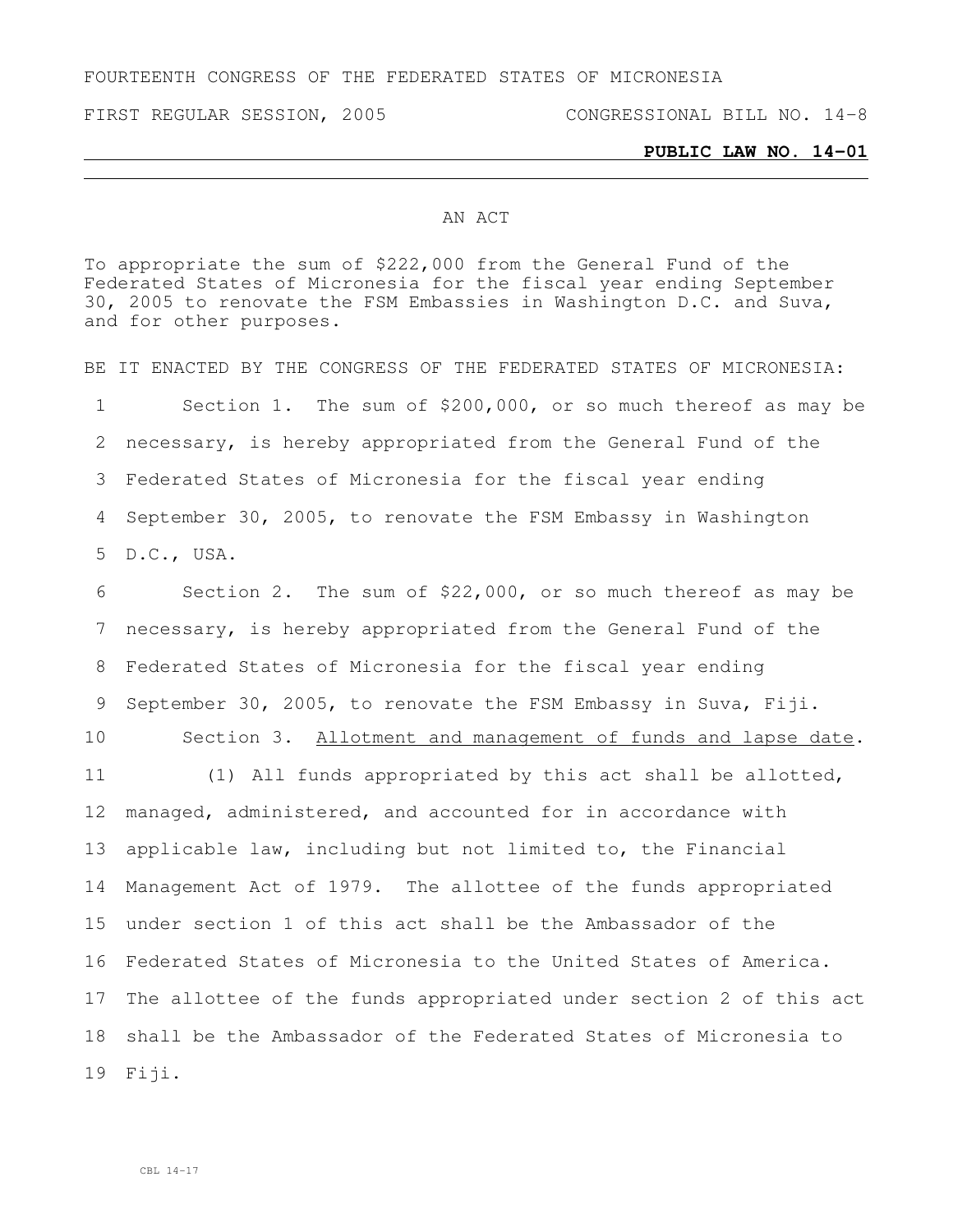## **PUBLIC LAW NO. 14-01**

| $\mathbf 1$ | (2) The allottees of the funds appropriated herein shall be      |
|-------------|------------------------------------------------------------------|
| 2           | responsible for ensuring that these funds, or so much thereof as |
| 3           | may be necessary, are used solely for the purpose specified      |
| 4           | herein, and shall report back to the Congress on the status of   |
| 5           | these funds no later than September 30, 2005. The authority of   |
| 6           | the allottee to obligate such funds shall lapse on September 30, |
| 7           | 2005.                                                            |
| 8           | Section 4. This act shall become law upon approval by the        |
| 9           | President of the Federated States of Micronesia or upon its      |
| 10          | becoming law without such approval.                              |
| 11          |                                                                  |
| 12          |                                                                  |
| 13          | June 6, 2005                                                     |
| 14          |                                                                  |
| 15          |                                                                  |
| 16          |                                                                  |
| 17          | /s/ Joseph J. Urusemal                                           |
| 18          | Joseph J. Urusemal<br>President                                  |
| 19          | Federated States of Micronesia                                   |
| 20          |                                                                  |
| 21          |                                                                  |
| 22          |                                                                  |
| 23          |                                                                  |
| 24          |                                                                  |
| 25          |                                                                  |
| 26          |                                                                  |